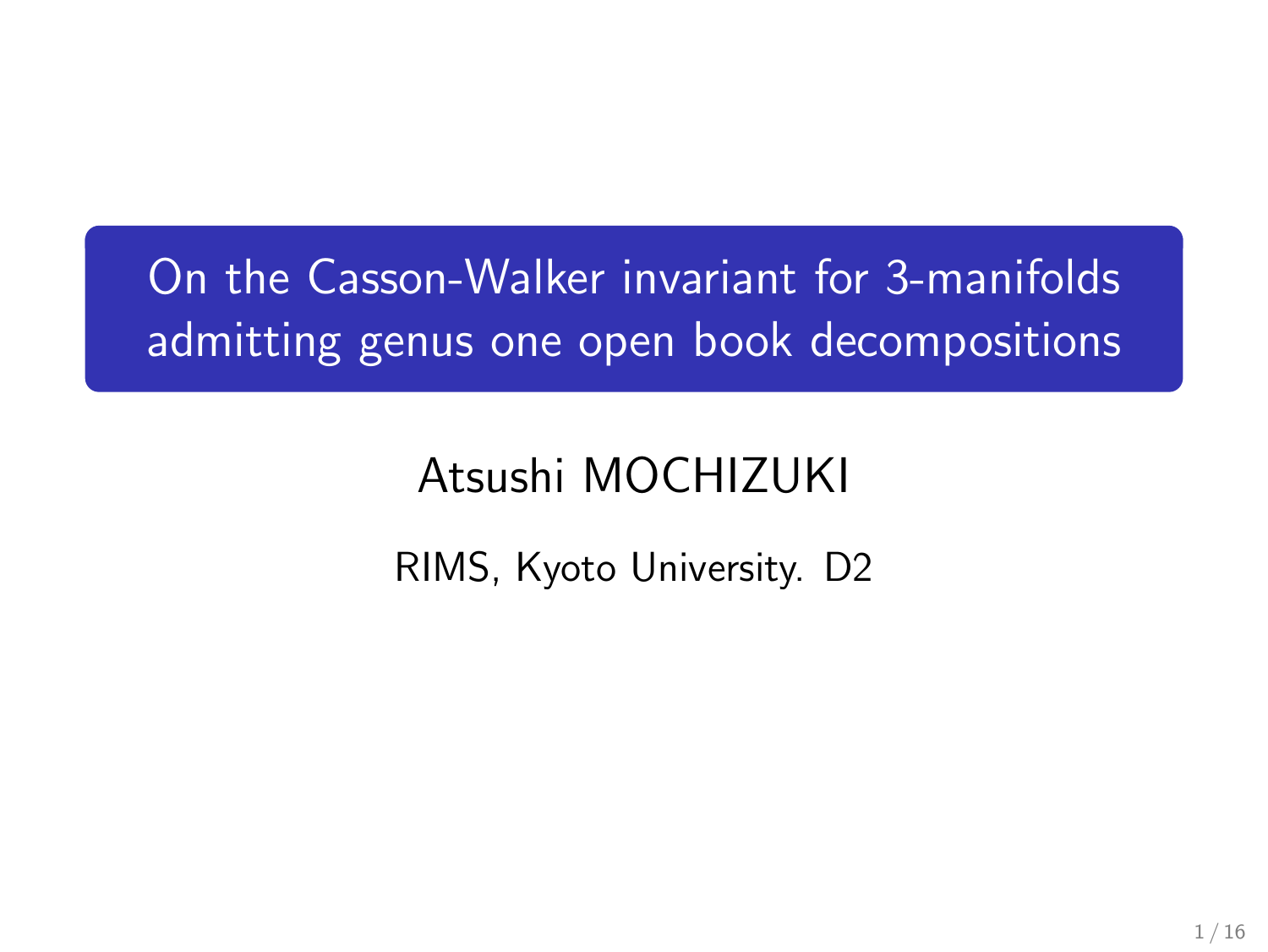#### **Intro**

Casson-Walker inv *λ*(*M*) *∈* Q

• for a  $\mathbb{Z}$ HS *M* (Casson, 1980s)  $H_*(M; \mathbb{Z}) \cong H_*(S^3; \mathbb{Z})$ 

\n- for a 
$$
\text{QHS}_{\bullet} M
$$
 (Walker, 1992)
\n- $H_*(M; \mathbb{Q}) \cong H_*(S^3; \mathbb{Q})$
\n

Examples of calculation

 $\bullet$  For lens spaces,  $\lambda(L(p,q)) = -\frac{1}{2}$  $\frac{1}{2}$ *s* $(q, p)$  $(s(q, p)$ : Dedekind sum)

\n- For 
$$
\frac{p}{q}
$$
 surgery along a knot in  $S^3$ ,  $\lambda(S_K^3(p/q)) = -\frac{1}{2}s(q, p) + \frac{q}{2p}\Delta''_K(1)$   $(\Delta_K(t) : \text{ Conway poly of } K)$
\n

Construction in terms of mapping class groups (Morita, *· · ·* , 1980s, 90s)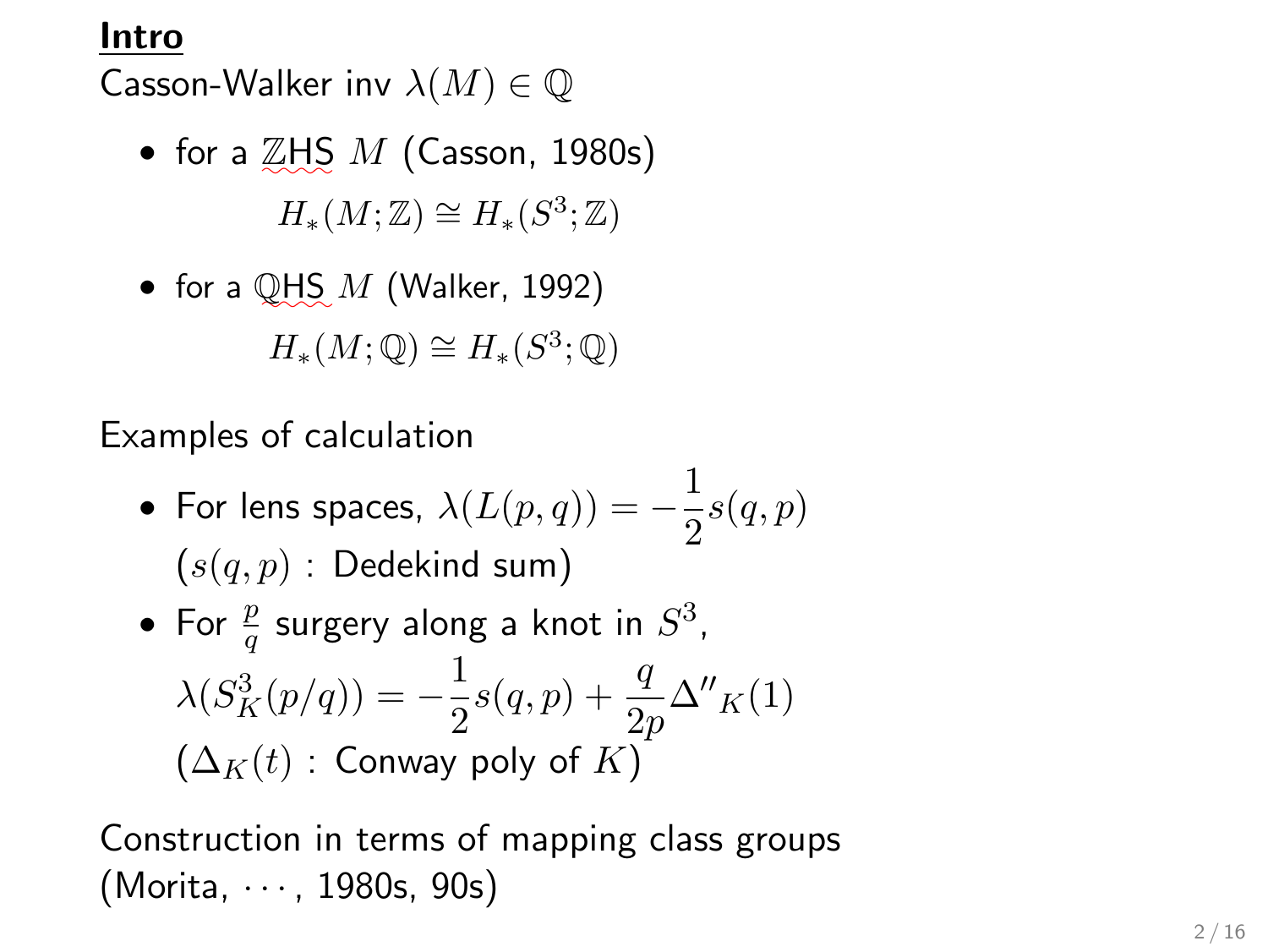An open book decompositions (genus 1, 1 boundary comp) of a 3-manifold *M*



where  $\varphi$  : a homeo of  $\Sigma_{1,1}$  s.t.  $\varphi|_{\partial \Sigma_{1,1}} = id_{\partial \Sigma_{1,1}}$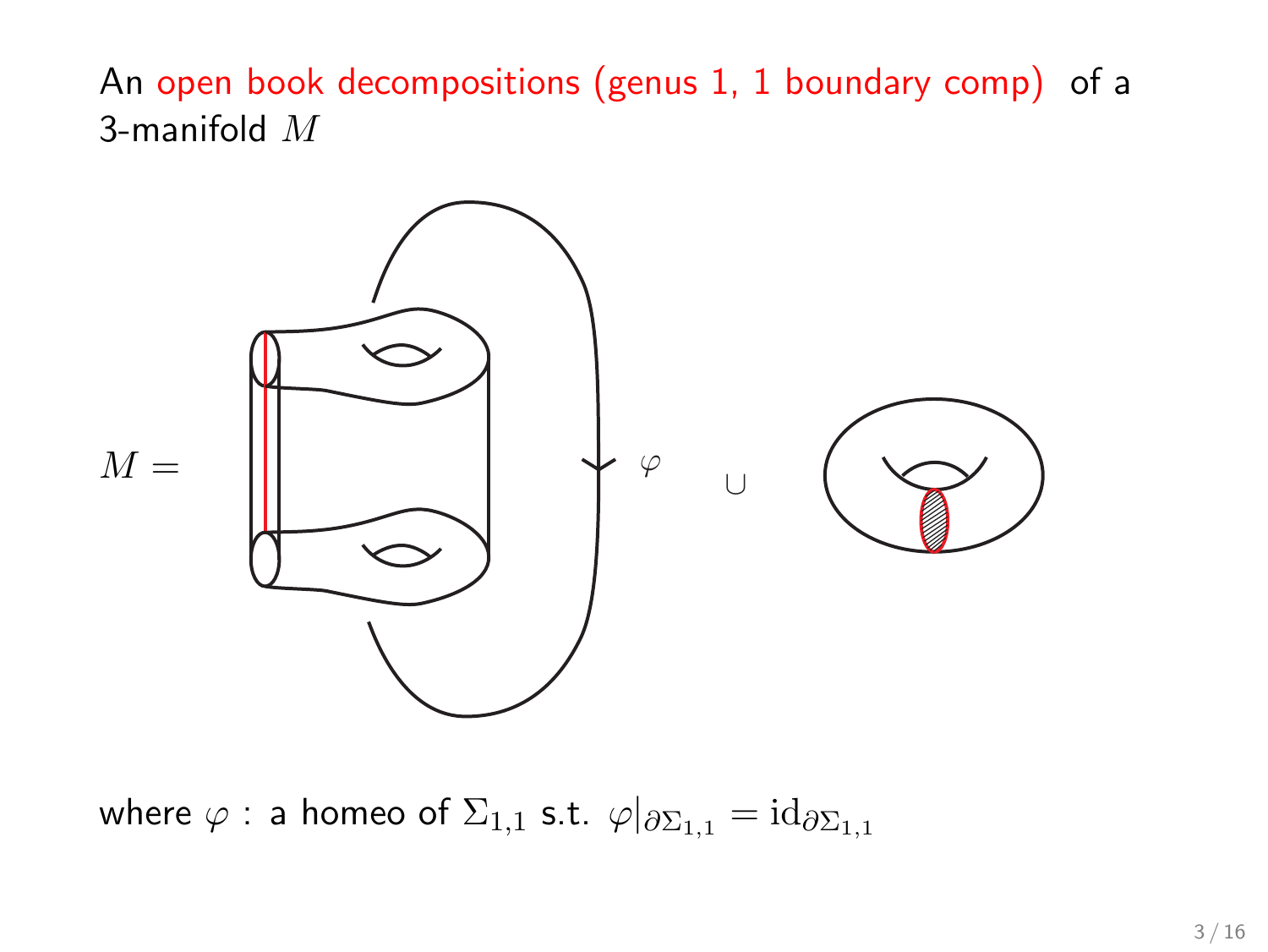Fact : A 3-mfd with genus one open book decomp has the following surgery presentation.

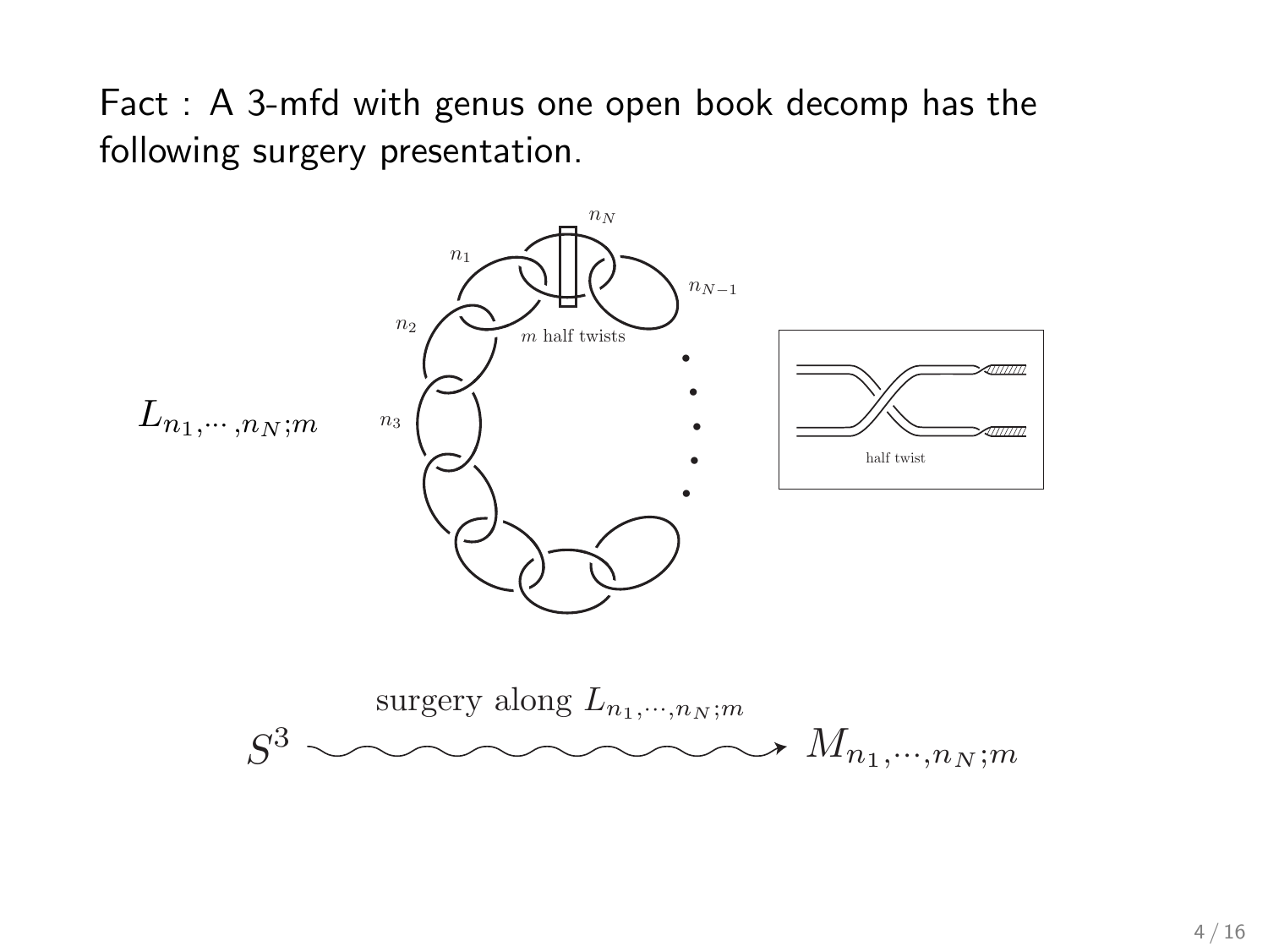$M_{n_1, \cdots, n_N; m}$  : 3-mfd with genus one open book decomp obtained by surgery along a link  $L_{n_1, \cdots, n_N; m}$ Suppose that  $M_{n_1,\cdots,n_N;m}$  is a  $\mathbb{Q}HS$ 

#### Main theorem

$$
\lambda(M_{n_1,\dots,n_N;m}) = -\frac{1}{24} (\sum_i n_i - 3\sigma) - \frac{(-1)^m}{24|H_1|} (2\sum_i n_i + 6N - 12m)
$$

where  $\sigma$  : signature of linking matrix of  $L_{n_1,\cdots,n_N;m}$  $|H_1|$  : order of  $H_1(M_{n_1, \cdots, n_N; m}; \mathbb{Z})$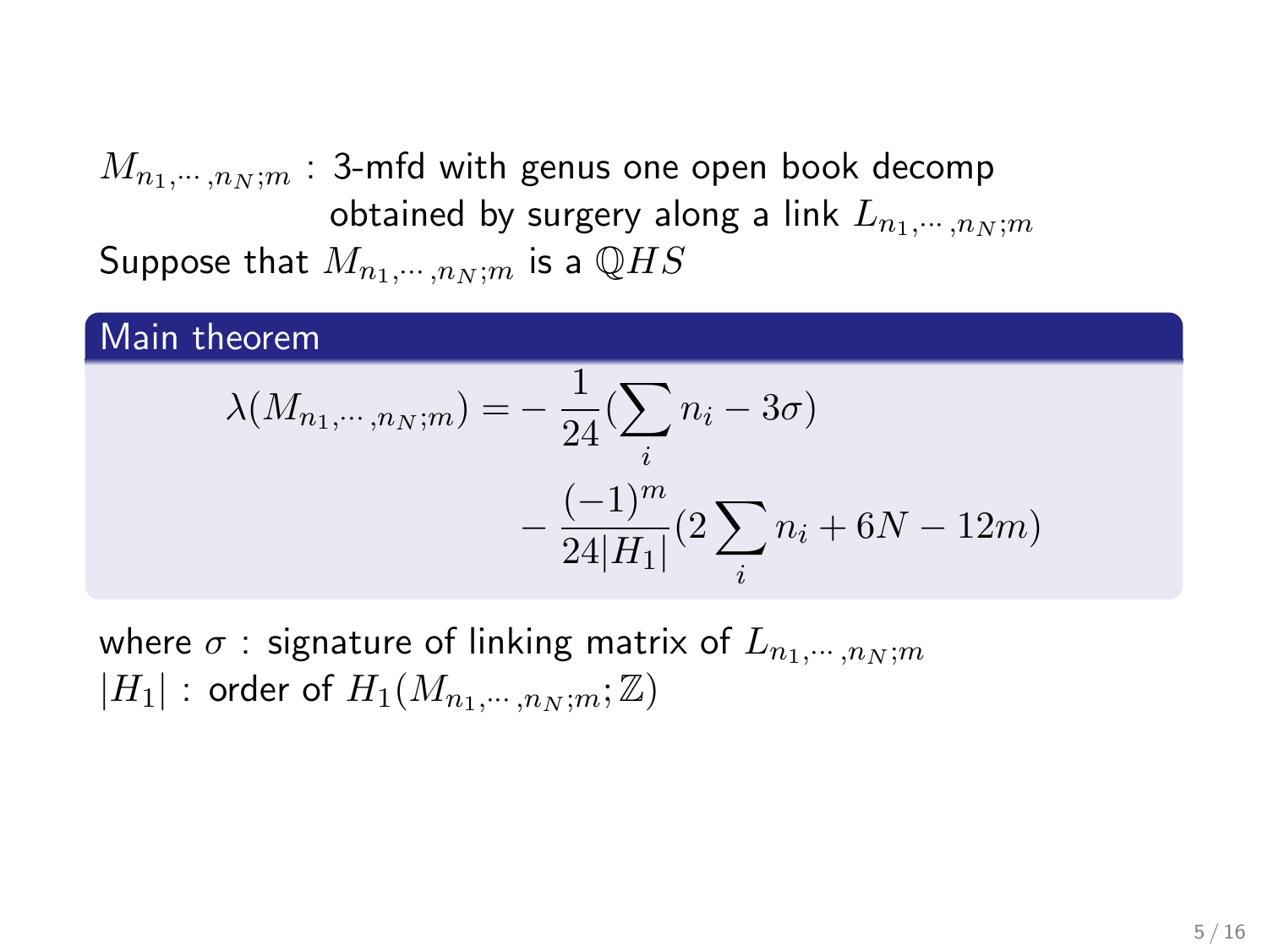

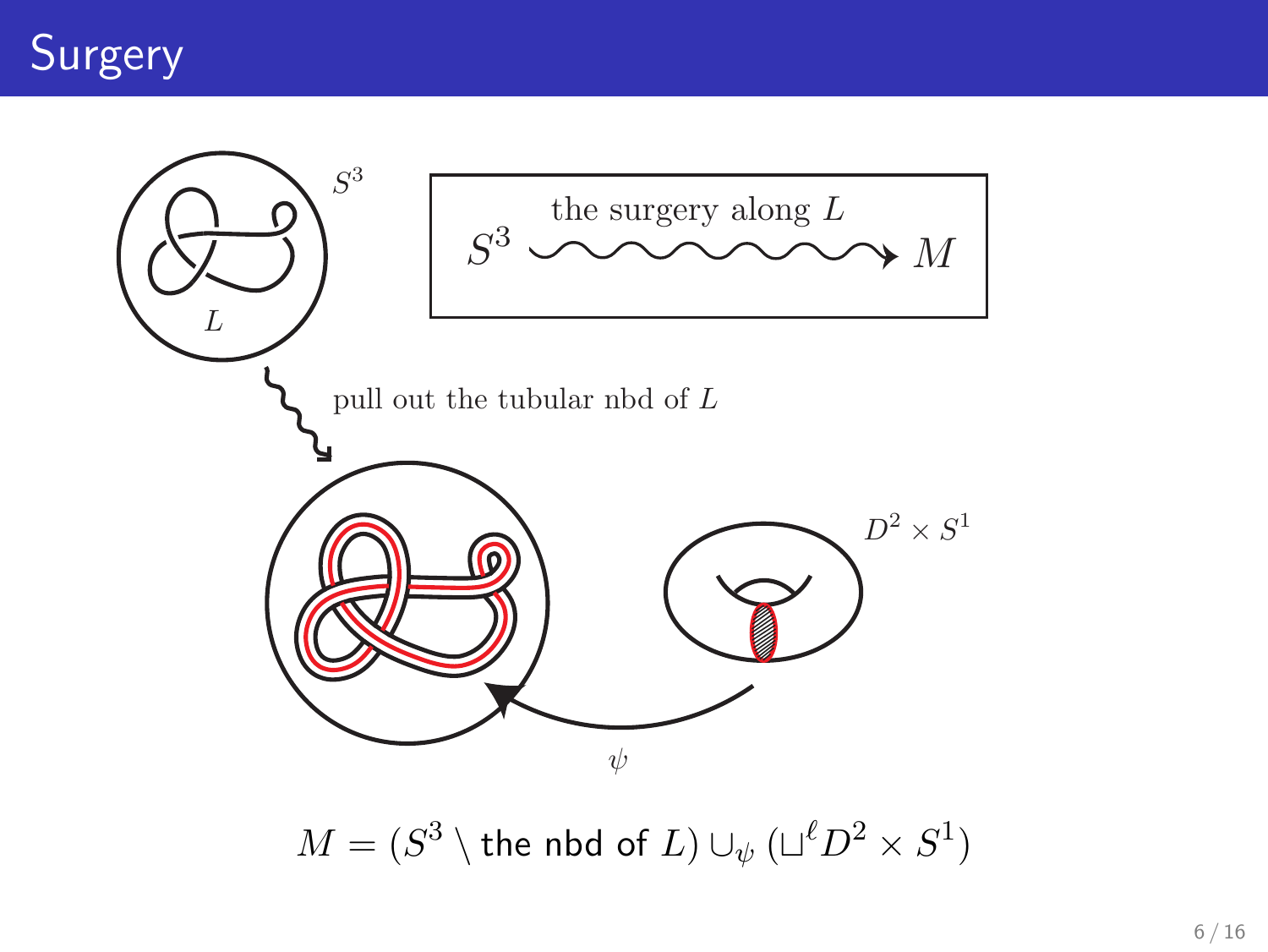# Surgery presentations and monodromies





















• • •



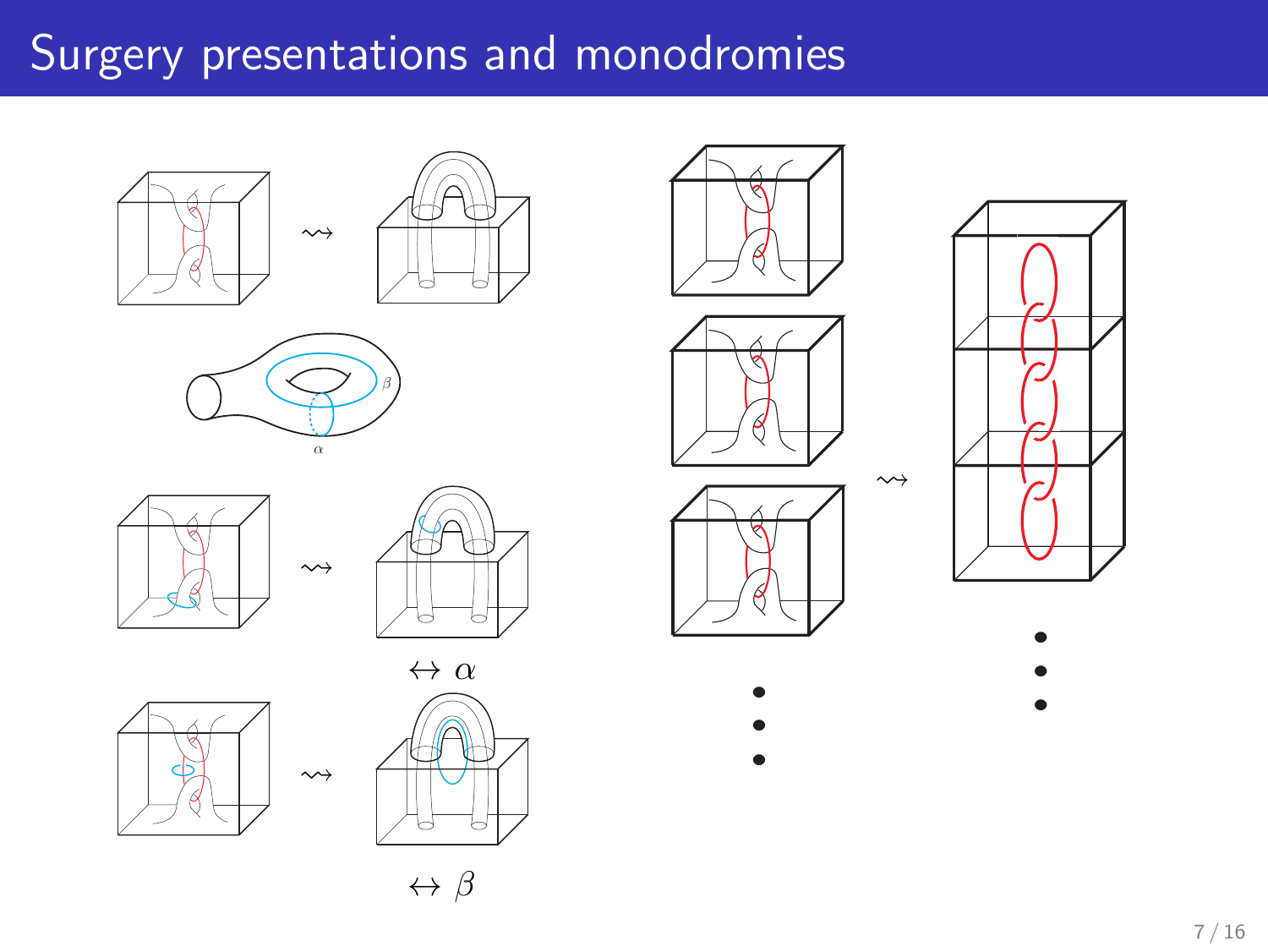$$
\lambda(M) = \begin{array}{c} \text{deg=1 LMO inv} \\ Z_1^{\text{LMO}}(M) \end{array} \longleftrightarrow \begin{array}{c} \text{Kontsevich inv of } L \\ Z(L) \end{array}
$$

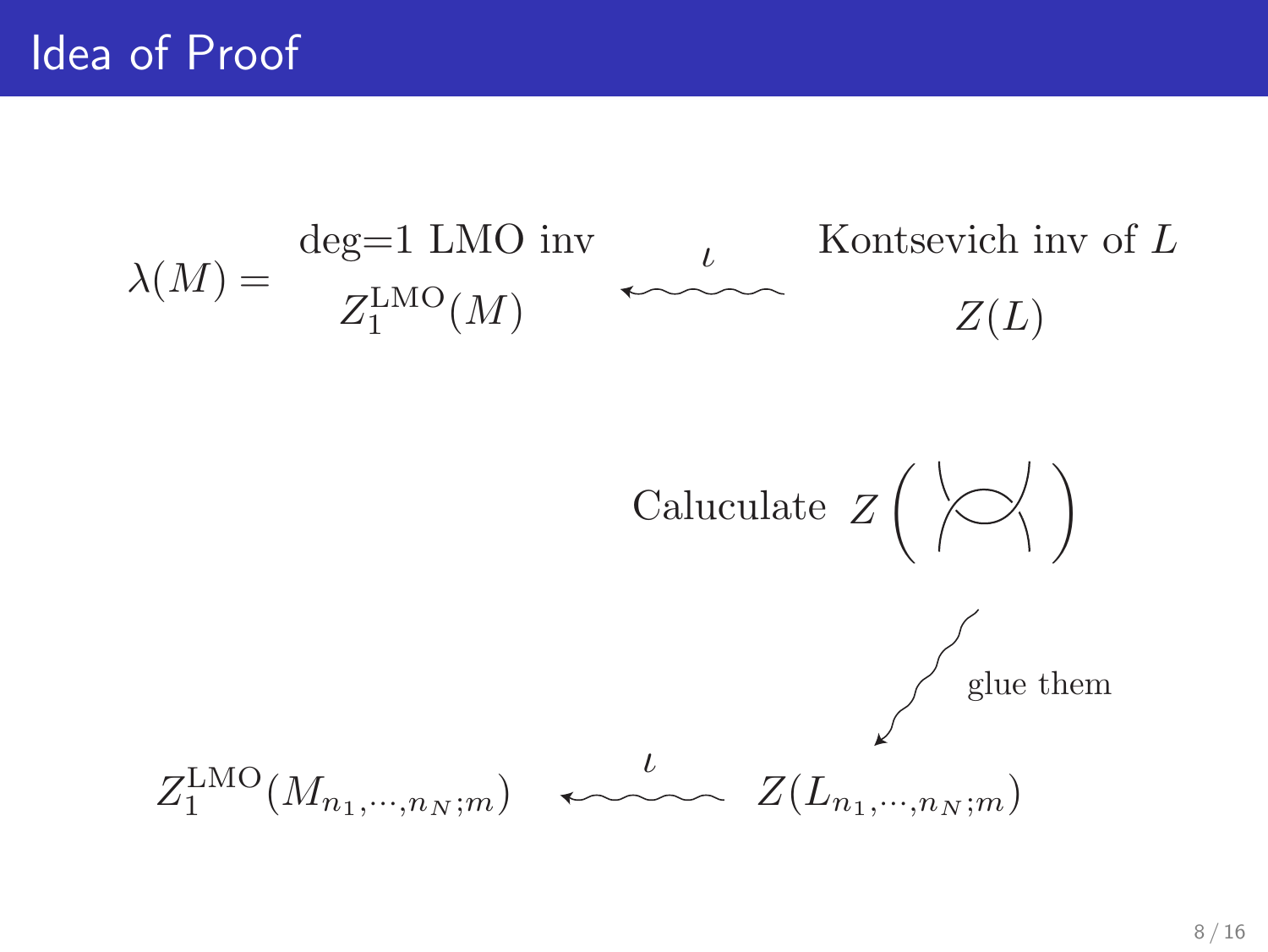## Jacobi diagrams

### $\mathsf{\mathsf{A}}$  Jacobi diag on  $\sqcup^{\ell}S^1$

deg of a Jacobi diag  $= \frac{1}{2} \#$  vertices

 $\mathcal{A}(\sqcup^{\ell}S^{1}) = \mathrm{span}_{\mathbb{C}} \ \{ \text{Jacobi \; \text{diags \; on } \; \sqcup^{\ell}S^{1} \} / \text{AS}, \ \text{IHX}, \ \text{STU \; rel}$ 



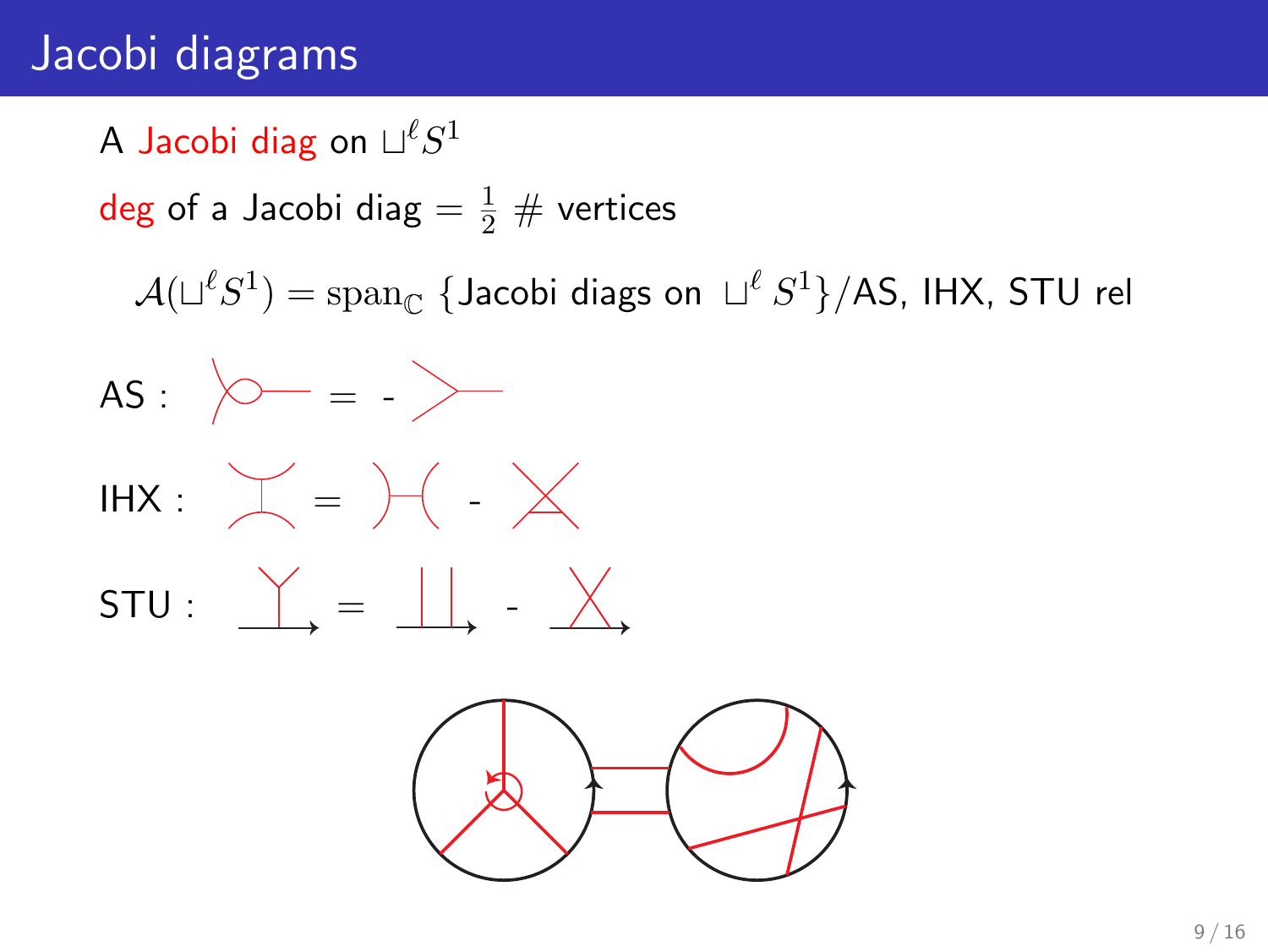The Kontsevich inv is an inv of a link *L*

$$
Z(L) = Z(T_1) \circ Z(T_2) \circ \cdots \circ Z(T_k) \in \mathcal{A}(\sqcup^{\ell} S^1)
$$

 $\left( T_i \, : \, \textsf{elementary}\; \textsf{q-tangle} \right)$ 

For example,

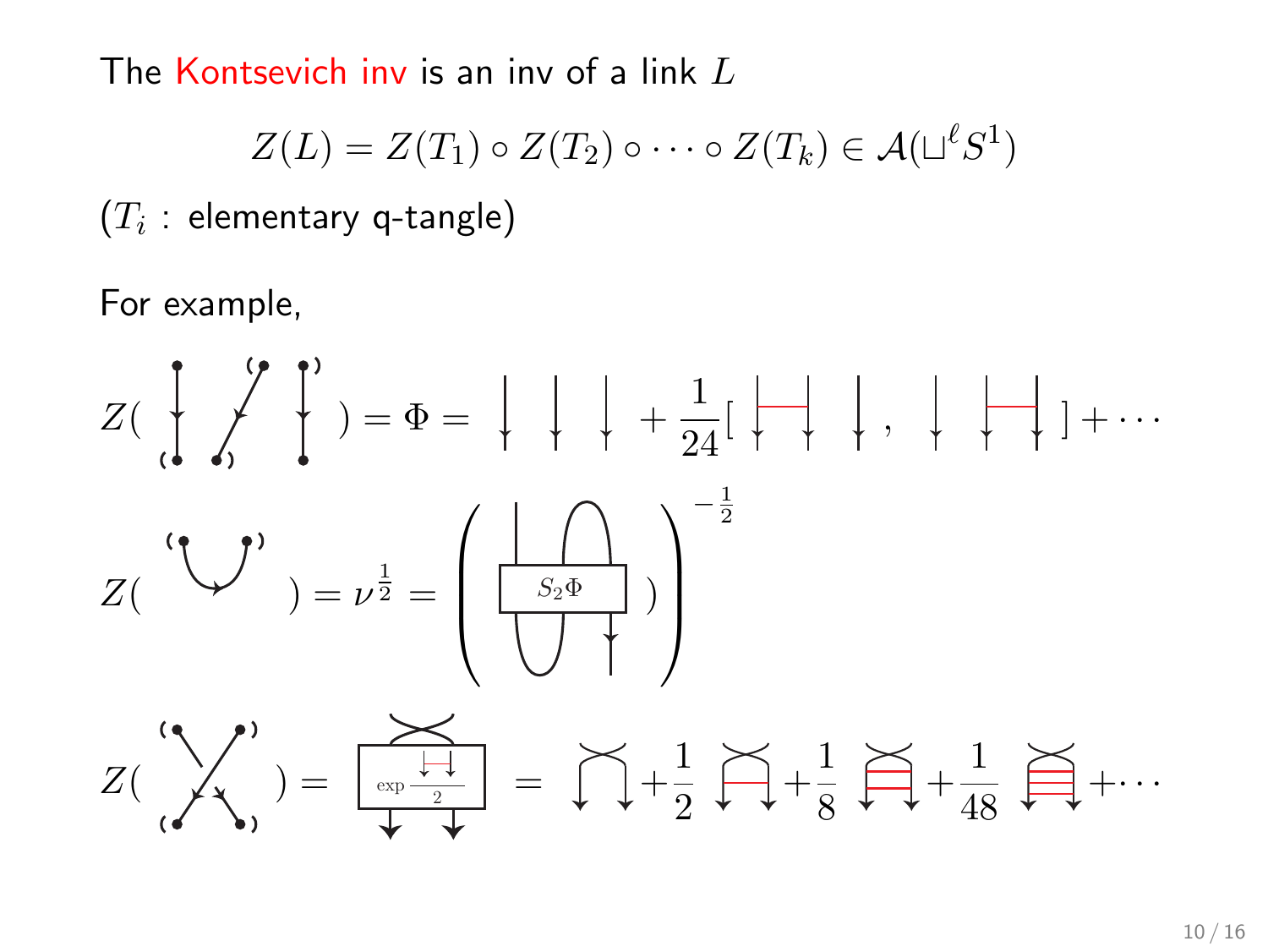The deg=1 part of LMO inv

$$
Z_1^{LMO}(M) = \frac{\iota(Z(L))}{\iota(Z(\bigcirc\bigcirc))^{\sigma_+\iota(Z(\bigcirc\bigcirc))^{\sigma_-}} \in \text{span}_{\mathbb{C}}\{\emptyset, \bigcirc\}
$$

$$
\iota: \mathcal{A}(\sqcup^{\ell}S^1) \to \text{span}_{\mathbb{C}}\{\emptyset, \bigcirc\}
$$

where

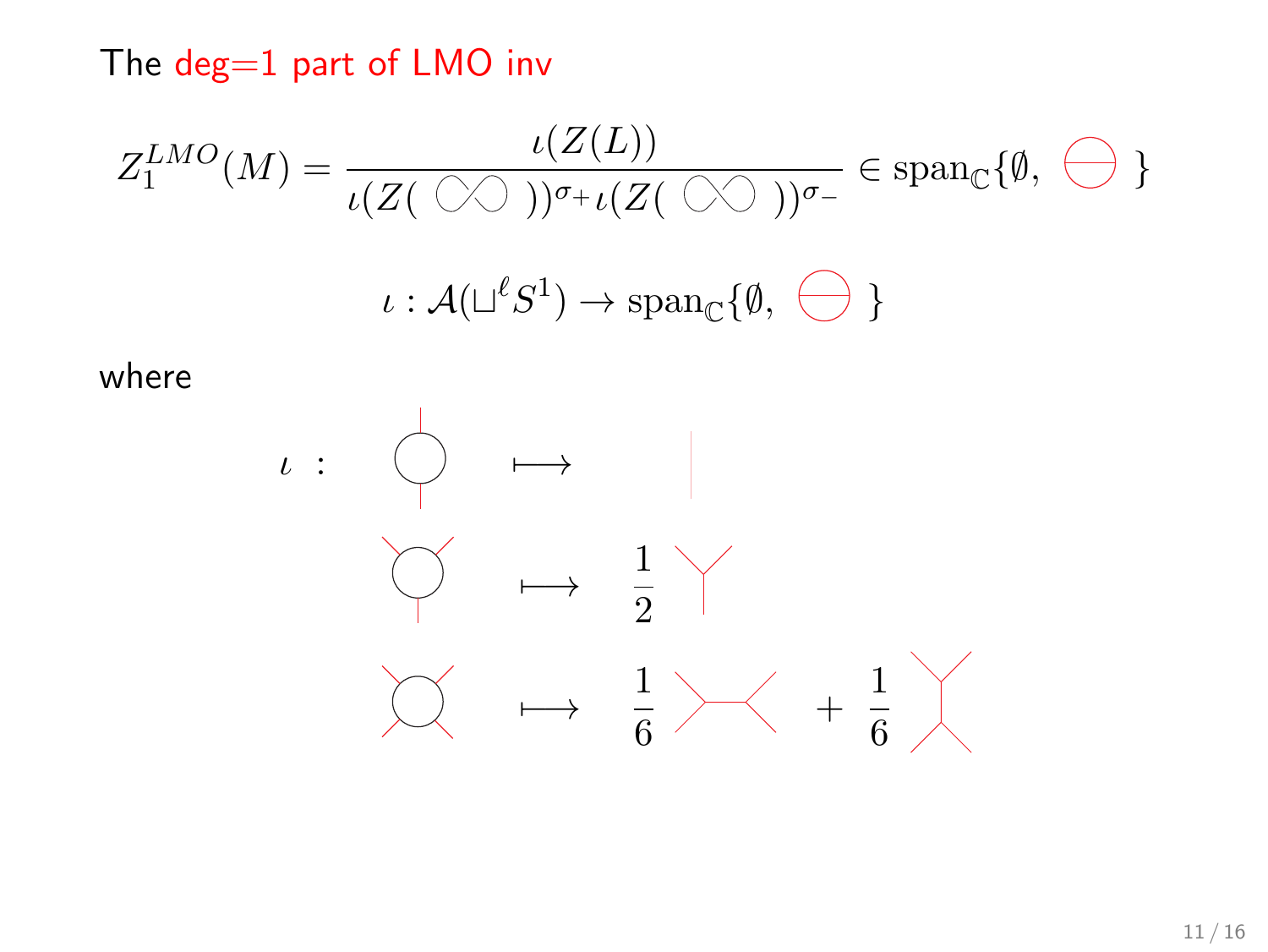## The value of the deg $=1$  LMO invariant of 3-manifolds concerned

 $M_{n_1, \cdots, n_N; m}$  : 3-mfd with genus one open book decomp obtained by surgery along a link  $L_{n_1,\dots,n_N;m}$  $A_N$  : linking matrix of  $L_{n_1,\dots,n_N;m}$ Suppose det  $A_N \neq 0$ 

$$
Z_1^{\text{LMO}}(M) = c_0(M) + c_1(M)\theta
$$

#### Prop

$$
c_1\left(M_{n_1,\dots,n_N;m}\right) = -\frac{1}{48}(-1)^{N+\sigma_+} \det A_N(\text{tr}A_N - 3\sigma)
$$

$$
-\frac{1}{48}(-1)^{m+N+\sigma_+} \left(2\text{tr}A_N + 6N - 12m\right)
$$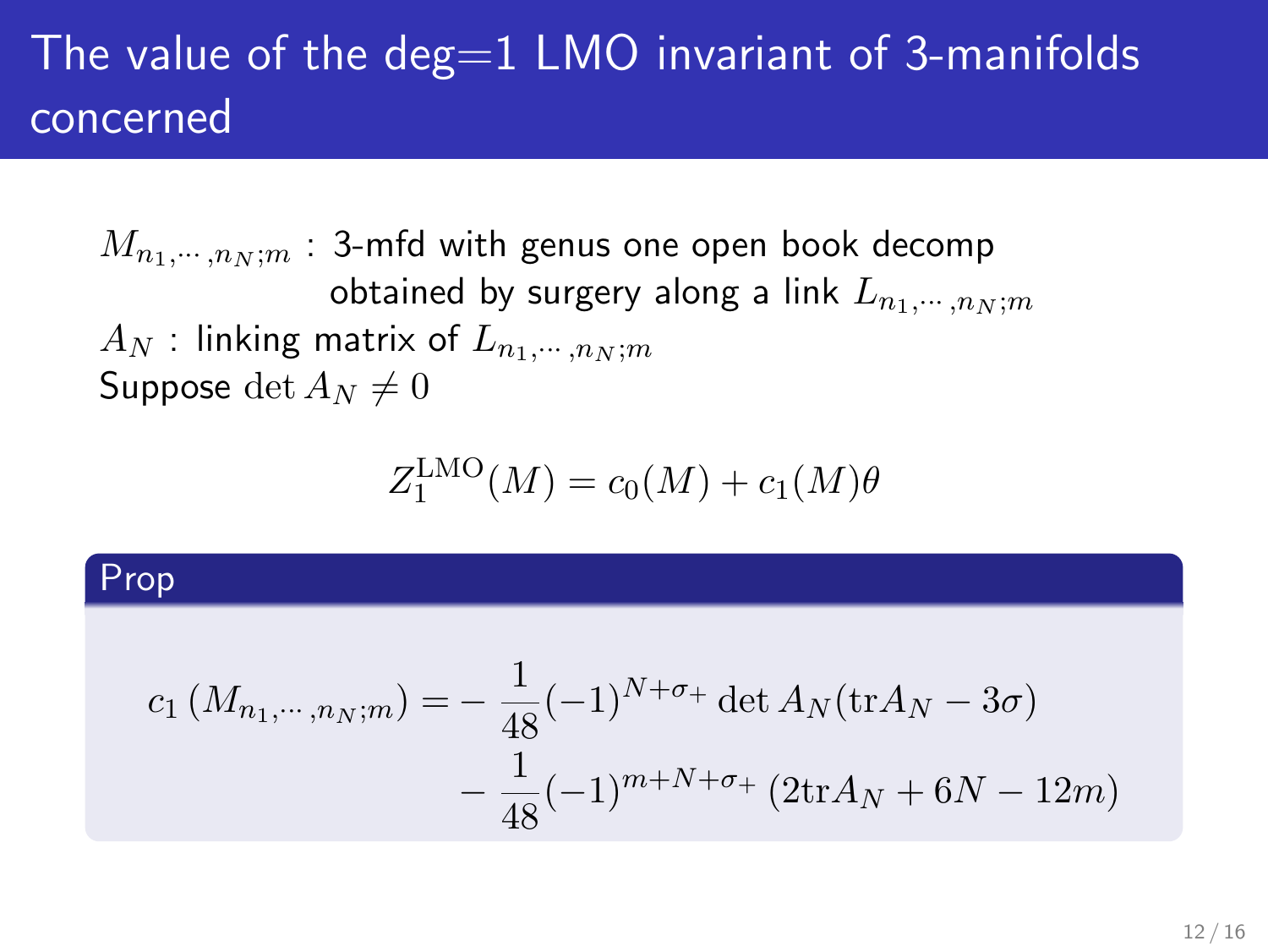## The value of a clasp

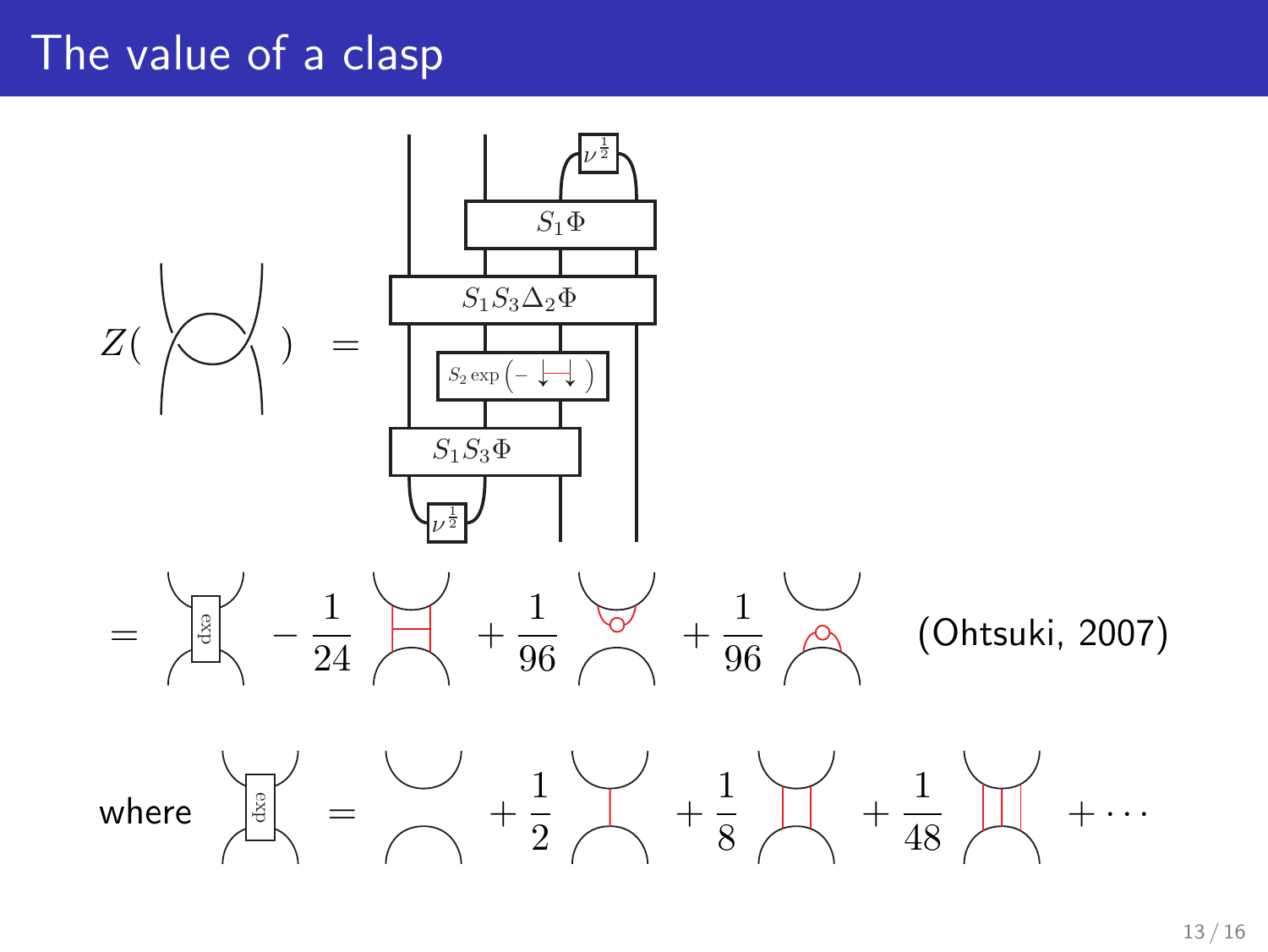#### **Proof**



As for non circular case, it can be calculated as LMO inv of lens spaces.

As for circular case, we have only to claculate above three diags.  $\Box$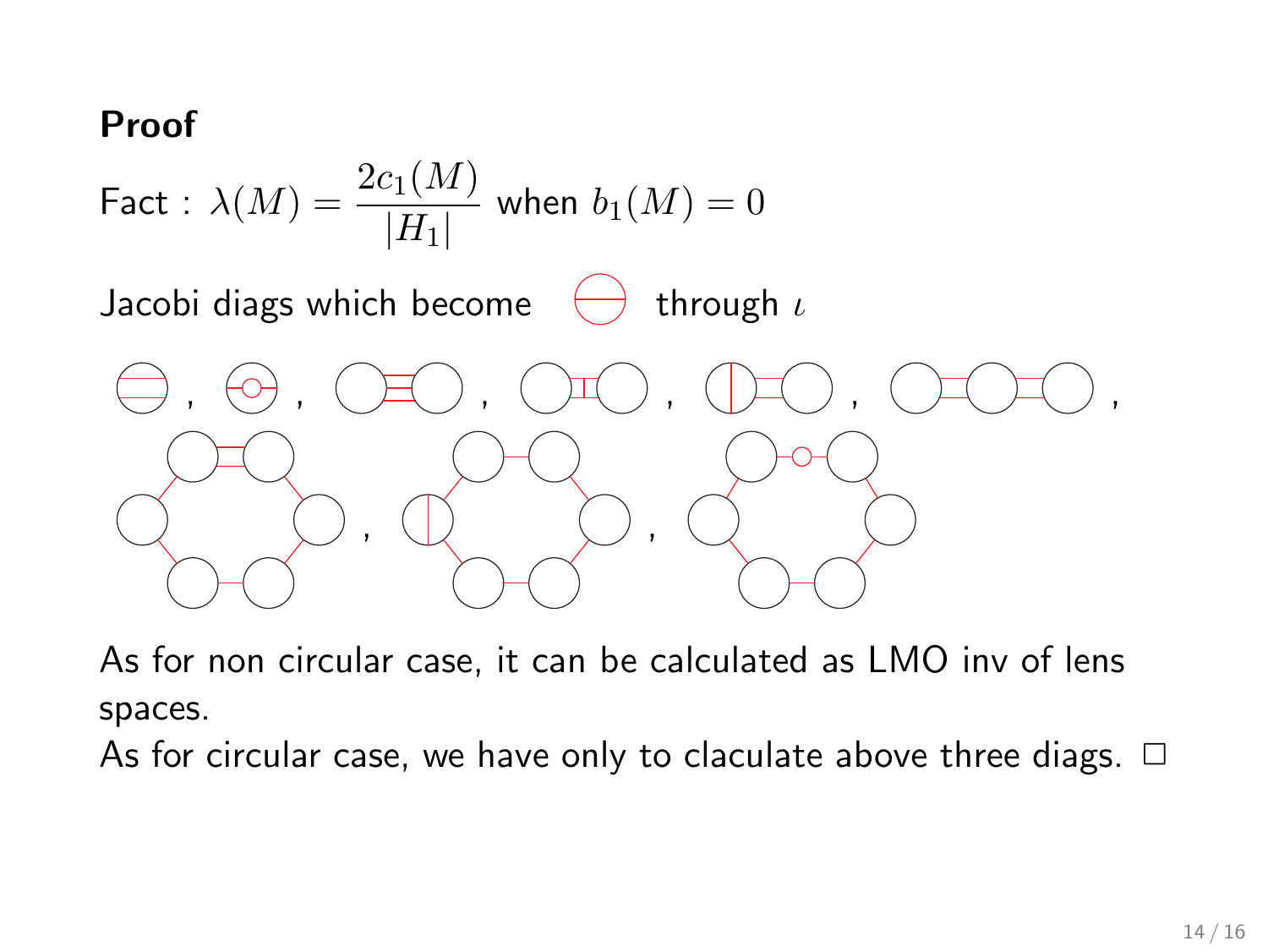### The value of twist knots



(When  $m = 2k$ , a Brieskorn homology sphere  $\Sigma(2,5,6k+1)$ )

$$
\lambda(M_{n;m}) = \begin{cases}\n-\frac{1}{24} \frac{((n+2)-1)((n+2)-2)}{n+2} - \frac{m}{2(n+2)} & (m:\text{even}) \\
-\frac{1}{24} \frac{((n-2)-1)((n-2)-2)}{n-2} - \frac{m+1}{2(n-2)} & (m:\text{odd})\n\end{cases}
$$